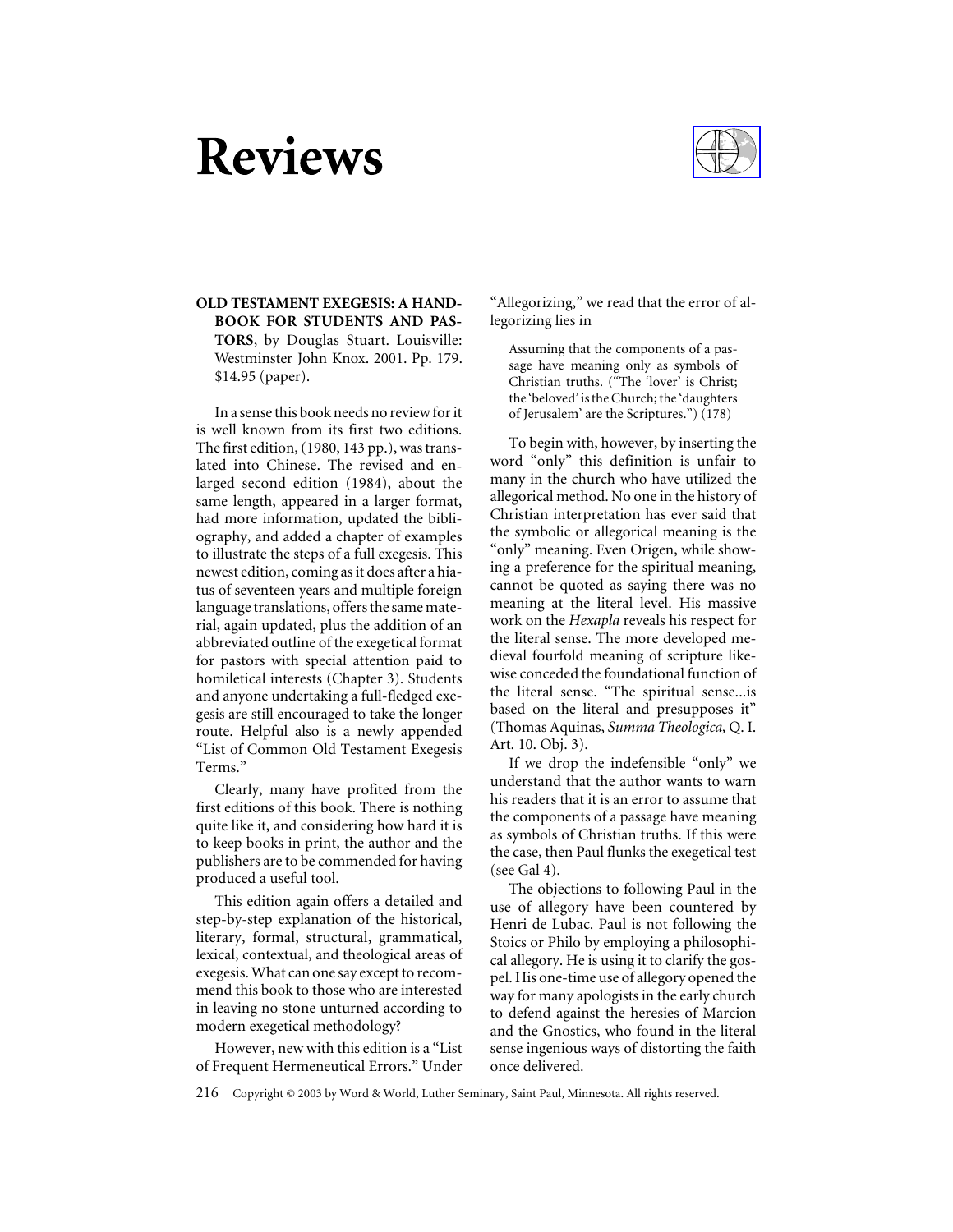Another frequent hermeneutical error listed by Stuart is "Typologizing":

Assuming that certain real biblical characters or things are mentioned *in order to* foreshadow other real—and more important—characters or things. ("Joshua has the same name as Jesus; as a conqueror he points to The Conqueror." "Ezra came to the people from afar; entered into Jerusalem on a donkey; prayed before crises; taught what was to many a new law; purified the nation, etc. His life points *directly* to the Savior.") (178, emphasis mine)

The words "in order to" and "directly," like the word "only," tilt typology into absurdity. A modern Christian employing typology need not believe that the Old Testament type was written "in order to" foreshadow Christ, nor that events in the Old Testament point "directly" to Christ. And a postmodern Christian can even delight in the multiple possibilities of deconstructing—and reconstructing—a text.

Paul sees the rock in the wilderness as Christ (1 Cor 10). Arguing that the author(s) of the wilderness wanderings did not intend to preach Christ misses the point. Christ can be seen by Christians on every page of the Old Testament. The intention of Christian interpreters is precisely to point to the "more important" event of Christ.

The last three chapters of C. S. Lewis's *Reflections on the Psalms*(Harcourt, Brace & Co., 1958) are must reading for the Christian exegete intimidated by modern methodology. Finding second meanings in the Old Testament is an inextricable part of the New Testament. This is the right—not to say duty—of every Christian reader of the Bible.

The methodology Stuart represents is simply the modern, more sophisticated way of getting to that second meaning. Fine. Be as sophisticated as you need be. But preach Christ. And if you find yourself prompted to short-circuit the process by a colorful allegory or arresting typology, do so with a clear conscience. You are not, in my opinion, committing a hermeneutical error.

If unintended second meanings are in-

admissible errors, then Jesus did not reveal the divine mind when he stumped the experts with his use of Psalm 110 ("How can the Messiah be both David's Son and his Lord?"). He made an egregious exegetical mistake because he took the superscription at face value and did not understand that the author was not David but a court poet.

If unintended meanings are taboo, then Jesus was on indefensible hermeneutical ground when he proved the resurrection on the basis of Exod 3.

Use all the modern tools at your disposal, but even more, permit the Holy Spirit to suggest whatever gets Christ across.

> Mark Hillmer Luther Seminary St. Paul, Minnesota

**PAUL IN THE ROMAN WORLD: THE CONFLICT AT CORINTH**, by Robert M. Grant. Louisville: Westminster John Knox, 2001. Pp. 181. \$19.95 (paper).

In spite of the newer interests in literary studies of the New Testament documents, which often bracket out historical, social, and cultural matters that have a bearing upon them, a good many scholars keep curiosity alive about those very things. Robert Grant is one such person. He has had a long and distinguished career in the study of the New Testament and other early Christian documents, particularly those of the second and third centuries. In this book he indicates that he has had a special interest in Paul's First Letter to the Corinthians since the 1930s. His interest has been fueled by the evidence that the letter provides about the early history of the Christian church.

The book is divided into nine brief, but well-packed, chapters. The first four chapters constitute Part I, which is entitled "Business and Politics" but is more comprehensive than the title suggests. In those chapters the author reviews how and when Paul arrived at Corinth and what he found there. The city had been populated largely by colonists from Rome, and its primary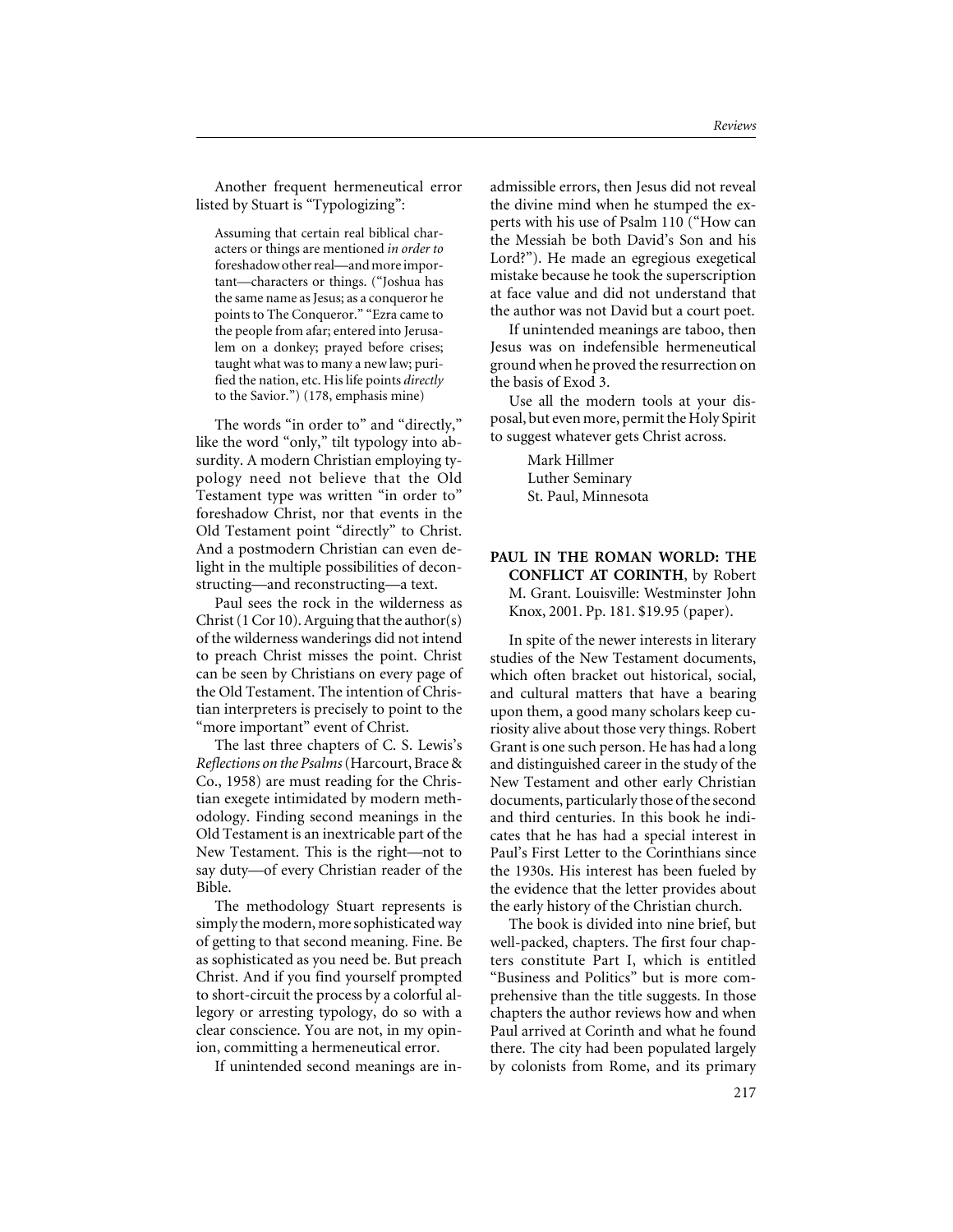economic base was trade. Grant proceeds to review 1 Corinthians, discussing issues that emerge, such as divisions in the church, claims of "knowledge," controversies over diet and meals, freedom, women and men, the church as body, love, speaking in tongues, the resurrection, and more. The survey is essentially a brief commentary on the letter. But there is also a point of view that emerges. According to Grant, the Corinthian Christians were not "otherworldly Gnostics" but "Greek Christians committed to the liberty of which they heard him speak and apparently interpreting it in the light of conventional ideas of democratic organization." Paul opposed egalitarian expressions of Christian community. "He is determined to uphold divine monarchy, mediated through himself as sent from God. There is no room for 'grass roots.' All, 'Jews or Greeks, slaves or free' (12:13), are members of the one body, which does not function in an egalitarian manner. There are higher gifts and lower gifts (12:31)" (44).

Part II of the book contains three chapters gathered under the general theme "Religion and Ritual." Basing his treatment on both literary and archaeological evidence, Grant identifies the various gods and goddesses worshiped at Corinth in Paul's day. The other two chapters deal with baptism and Eucharist in 1 Corinthians and in early Christian writers of the second century. On these topics the author actually gives little attention to the Pauline texts. Much more is given to writers other than Paul that are not really pertinent to Corinth. They are of interest, however, to the history of early Christianity. Some texts cited show how Roman writers perceived Christians at worship. Others illustrate how early liturgical forms developed.

"Paul on Sexuality" is the title for Part III, and it has two chapters. Here Grant takes up a number of issues that have perennial interest, including contraception, abortion, homosexuality, and marriage between Christians and non-Christians. On each of these matters the author brings a wide collection of ancient texts into the discussion, from both pre-Christian Greco-Roman writers and early Christian writers after Paul. His sweeping statement that "obviously [Paul] is opposed to male homosexual acts (1 Cor 6:9)" and his claim that Paul's use of the term "contrary to nature" (Rom 1:26) has parallels in seven Hellenistic authors (124) will find a welcome among some readers, but dismay among others who are calling for a more differentiated reading of the evidence in both Paul and the others cited.

If there is a common methodology among the various chapters, it is that the author takes up a particular issue in the reading of 1 Corinthians, examines Greco-Roman views on it from texts available, explicates the Pauline text in light of those texts, and finally reviews other early Christian texts (giving primary attention to those related to Corinth) to see what light they might shed when one looks back at Paul's own statements. The writings of Clement of Rome, the *Didache*, Clement of Alexandria, Justin Martyr, and Tertullian are most often cited.

At the end of the book the author states the purpose of his work. That is to see how the early church, beset with conflict, both replaced and assimilated ideas from the Greco-Roman world (133). The book itself is deceptively simple in appearance, and it provides easy and pleasant reading. But it is a book that displays the work of a seasoned scholar who has brought an immense amount of resources to the task, as the extensive references (taking up 28 pages) to Greco-Roman and patristic works show.

> Arland J. Hultgren Luther Seminary St. Paul, Minnesota

**THE IMAGINATIVE WORLD OF THE REFORMATION**, by Peter Matheson. Minneapolis: Fortress, 2001. Pp. 153. \$15.00 (paper).

Many people have images of the Reformation that are based on the heroic words and pictures of Martin Luther. Those images in turn may derive from Sunday School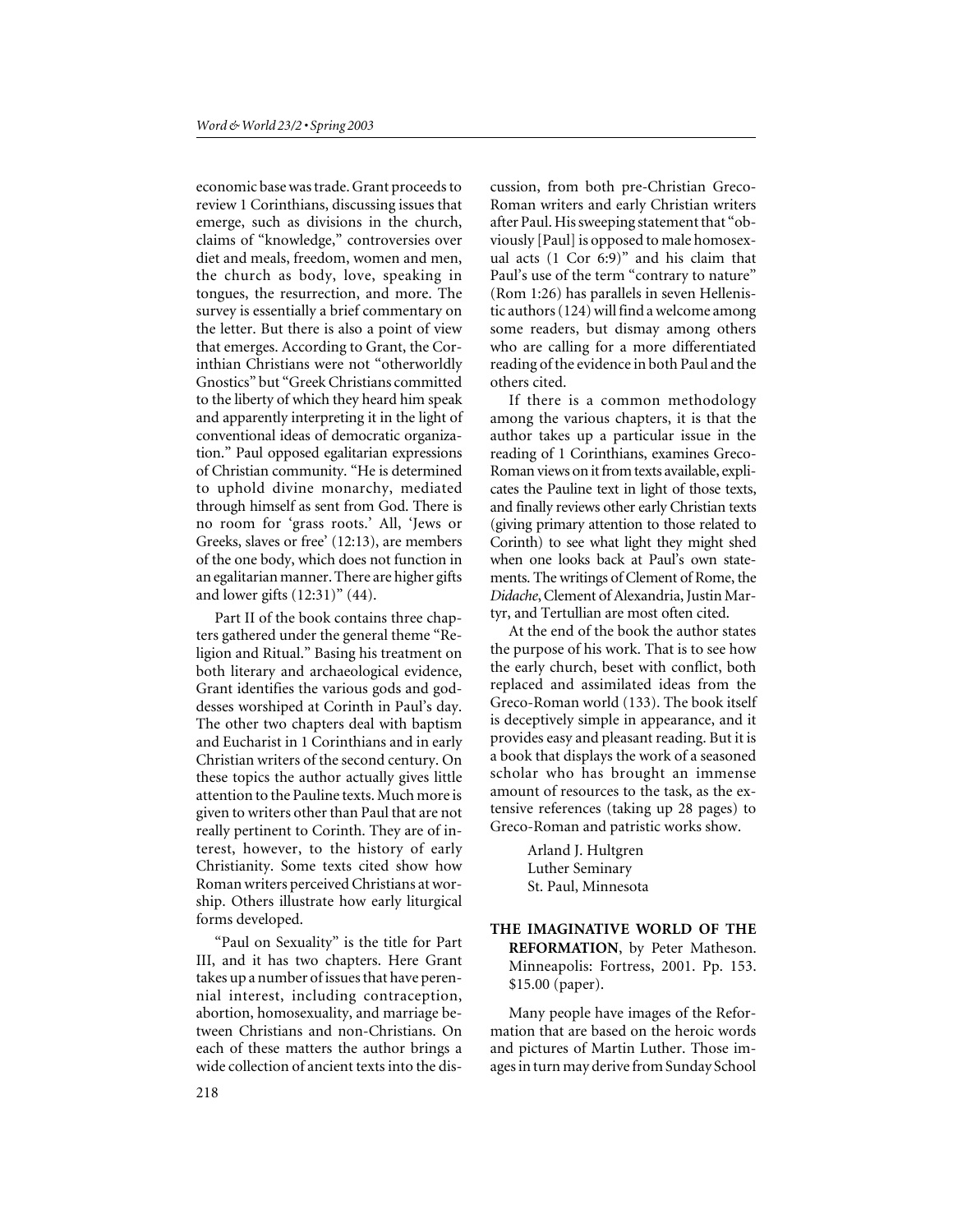or confirmation texts, or from the epic movie made in the 1950s. In this book, Peter Matheson, a Reformation scholar from Australia, challenges these heroic images in the light of new perspectives and scholarship. He signals his intention with the picture on the cover, not a strident Luther but a leering jester, *The Fool*, by Heinrich Vogtherr, the Younger.

Eschewing traditional academic approaches to the period, Matheson focuses on the imaginative world of the Reformation. He highlights popular literature, grassroots movements, and the influence of the laity. In so doing he finds that "the reforming process was not fundamentally about ideas in the mind or structures in church and state but indicated much more elemental changes in spiritual direction. These are signposted by the creative metaphors of the preachers and teachers, the images in literature and art, the rhythms and melodies of the popular ballads and chorales which sang the Reformation into people's souls" (6).

Matheson spells out these ideas in six essay chapters. For a reader familiar with the works of Steven Ozment or Heiko Oberman, there may not be many surprises. But for those whose view of the Reformation is based on Roland Bainton's classic work, there will be some eye-openers. For instance, Thomas Müntzer receives almost as much positive play as Luther. Müntzer is credited with persuading the people of the little town of Allstedt in 1523 to utilize a vernacular liturgy and to sing new songs of the Spirit. Matheson softens the effects of Müntzer's controversial life by highlighting the rebel reformer's spiritual counseling, his piety, and his contribution to hymnody. Though examples of the latter are minimal, the text includes a lovely communion hymn and a gentle prayer (128). Forthose who may have overlooked Erich Gritsch's older book on Müntzer, *Reformer without a Church,* Matheson's attention to this reformer opens some fresh ground for reflection.

Another figure close to Matheson's heart is the even more unfamiliar Argula von

Grumbach, an impressive laywoman. References to this "Mother Courage" occur with regularity through the book. Indeed, chapter five tells the compelling story of von Grumbach and another woman of the time, Magdalena Behaim. Lifting up the laity in general and women in particular advances Matheson's thesis with respect to elemental changes in the Reformation.

In discussing von Grumbach's difficult but influential life, the author uses her as a lens on sixteenth century life. For example, von Grumbach's concern for her son's education provides insight into Reformationperiod education and pedagogy. Through letters and commentary she and Matheson tell us that schooling and the formative role of education go hand in hand. The concerned mother advises her son George not to claw at the food caught between his teeth like a dog or cat.

Likewise, she gives advice about not urinating in public, keeping his hair neat, and learning honor, obedience, and love (115). Through von Grumbach's correspondence and travails we get glimpses of daily life during the Reformation. "We enter the unremittingly hard shadow side of the religious imagination of the Reformers. Perhaps, as we do so, we may be able to empathize better and see the human face of the Reformation" (108).

Matheson's thesis is that the turmoil of the Reformation period brought about shifts in the imaginative world. On the one hand, he contends, the early sixteenth century was eminently Utopian. Egalitarian yearnings were couched in biblical terms. The covenant became a central biblical paradigm that in turn influenced the political imagination. Vocation, civic service, the sense of commonality and commonwealth were all images that informed the collective consciousness. Yet, at the same time, there was a dimension of nightmare about the Reformation as well. Matheson describes the witch-hunts, the destabilization brought on by repressive measures throughout the land, even the theological road-rage that prevailed in the church and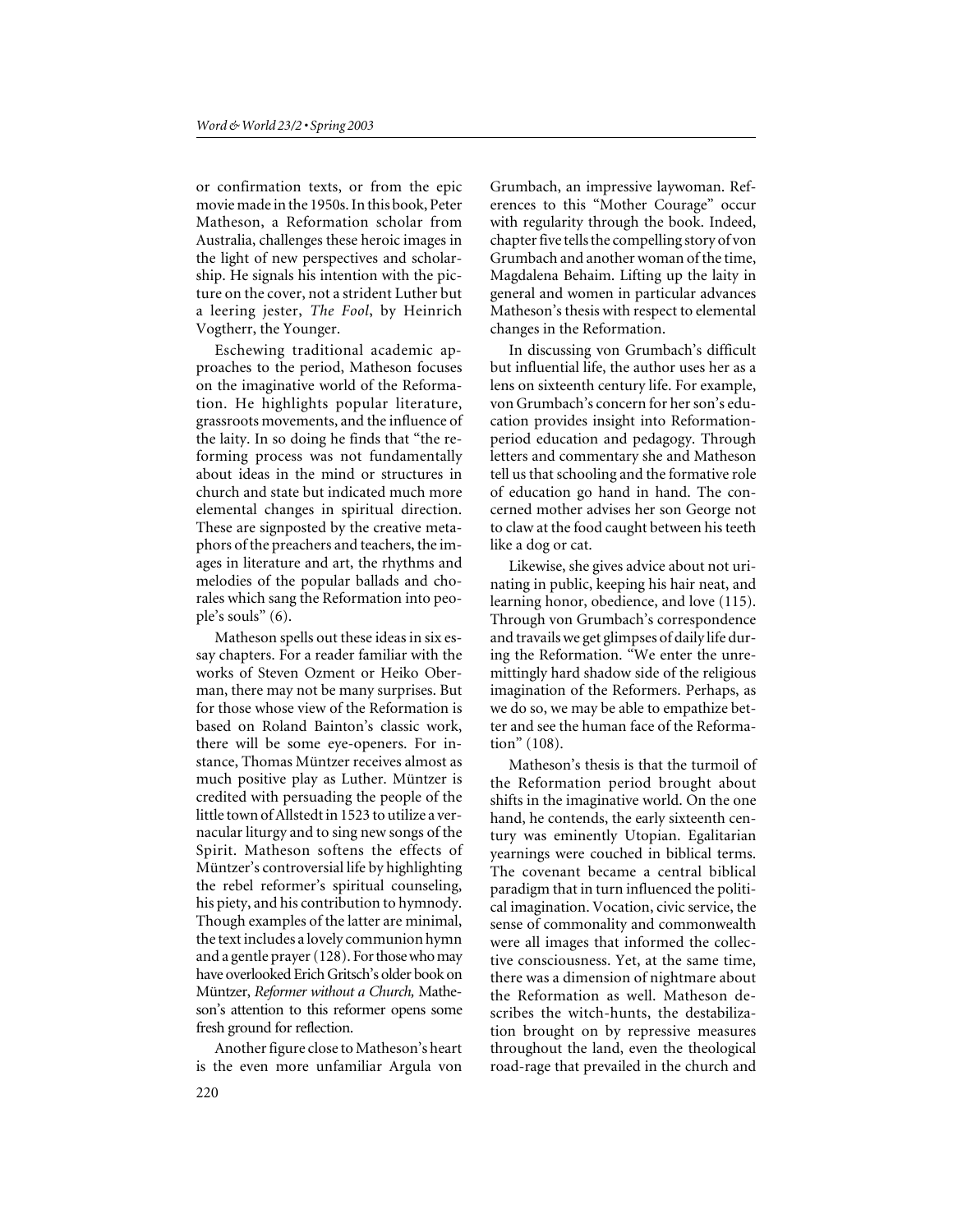university. "There may perhaps be no access to the heritage of the Reformation until we come to terms with its nightmarish dimensions—its divisiveness and destructive polemic, for example" (78).

Many of these images are illustrated by woodcuts of the period. The illustrations are a strength and a weakness in the book. On the one hand, illustrations from the period give visual credibility to the argument in the text. However, many of the illustrations are blurry and poorly reproduced. Moreover, a picture may be discussed in the text a number of pages away from the illustration without a page directory to the illustrations. This separation creates reader frustration, which increases when certain works are described and not illustrated, while others are illustrated but not described.

One wonders who the readership of this book will be. The scholarship may be somewhat complicated for the general reader, and it may prove too basic for the specialist. Moreover, the subject matter of this book assumes a thirst for history in general and a taste for Reformation studies in particular. One wonders if such appetite exists in the general reading public. For readers with a curious turn of mind, however, *The Imaginative World of the Reformation* can supply a number of rewards. Getting acquainted with Argula von Grumbach and a large cast of lay characters is a rewarding task. Moreover, time spent taking a look at the Reformation, which many of us think we know from Sunday School lesson books, is not wasted.

Moreover, Matheson discusses many matters that bear a discomfiting resemblance to dynamics at work in the church today. He notes, for example, that when metaphors change, the world changes with them (7). In the light of recent events in American history this observation is as soberingly true now as it was in the sixteenth century. Further, when Matheson notes that many people of the Reformation period had lost their traditional deference for both church and political leaders (95), he

identifies a dynamic that is still present in church work. In a different light, the discussion on the spirituality of the Reformation in chapter 6 provides a helpful insight on the power of the religious imagination then and now.

Of course, reading about the sixteenth century will neither address nor solve today's problems. But it is possible to read Reformation history with a nod of recognition that gives one both pause and perspective. Those who have a good ear for history will enjoy reading Matheson's book and savoring his argument. "The Reformation...was more a song or a symphony than a system, more lyric than lecture, more a leap of the imagination than one of those social restructurings we are so heartily sick of today" (26). By opening the imaginative world of the Reformation, Matheson helps the reader sing a song and take a leap.

> Robert Brusic Luther Seminary St. Paul, Minnesota

**A NEW CHRISTIANITY FOR A NEW WORLD: WHY TRADITIONAL FAITH IS DYING & HOW A NEW FAITH IS BORN**, by John Shelby Spong. San Francisco: HarperSanFrancisco, 2001. Pp. 276. \$24.00 (cloth).

The dust jacket of the copy sent to me for review says that the author, a former Episcopalian bishop, is a leading spokesman for "liberal Christianity." The bishop, however, does not seem to like that label or any other. If anything he would probably call himself a reformer, a re-newer of the church. For him change is mandatory:

Being delusional about our situation will not help: our constant attempts to deny reality are ultimately ineffective. Shouting loudly while pretending that we still believe will not help either; fundamentalism will finally result in even greater disillusionment. Nor will it suffice to reshape the church into something that has more recognized status, more cachet: liberal solutions that focus the church on social ac-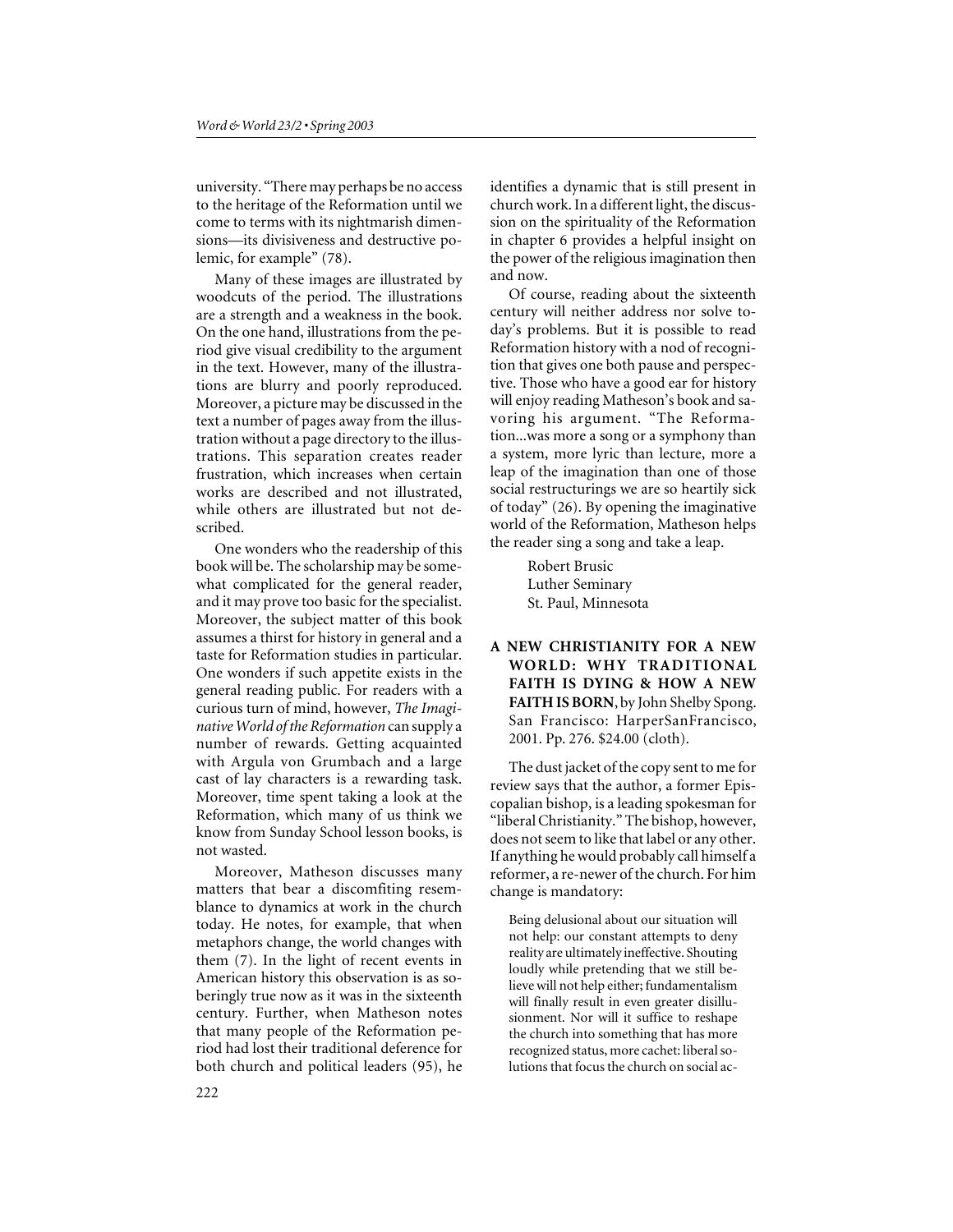tion, self-help counseling, and efforts at spiritual direction are as dead as is fundamentalist hysteria. Liberals [!] are reaction people, defining themselves as "not fundamentalists." They are unable to say what they are because there is no ground left under their feet. (240)

Church folk whom I meet in adult forums here and there ask me to comment on Bishop Spong. If they have not read one of his books, they have heard him on public radio, or seen him on national television shows such as *60 Minutes*, *Good Morning America*, *Politically Incorrect*, *Larry King Live*, or William Buckley's *Firing Line*. A public relations firm handles his media tours. He received ten thousand letters— 90% from lay people—in response to his book prior to this one. Favorable letters outranked negative comments three to one. The William Belden Noble lectures that he was invited to give at Harvard form the basis of this most recent book.

Every beginning student of theology

must confront the distinction between faith and thought, between the act of believing in God and the act of conceiving what that means. Faith is a given—a gift of the Spirit if you will—but thinking about what that means can be hard work and no one has ever got it exactly right in translating faith into thought. Bishop Spong has no argument with the faith that has been handed down in what is known as tradition. Faith begins in what he would call the "timeless God-experience" which is too often confused with "time-warped Godexplanations." His thesis is that a new Christianity can still be in touch with the original experience of believers 2,000 years ago, but that it must be first liberated from the God-explanations that are no longer tenable. "My problem is not faith," he writes, "but the literal way" humans have articulated that faith.

So far so good: Who could disagree? Colleagues who teach scripture, for example, would agree that they have no problem with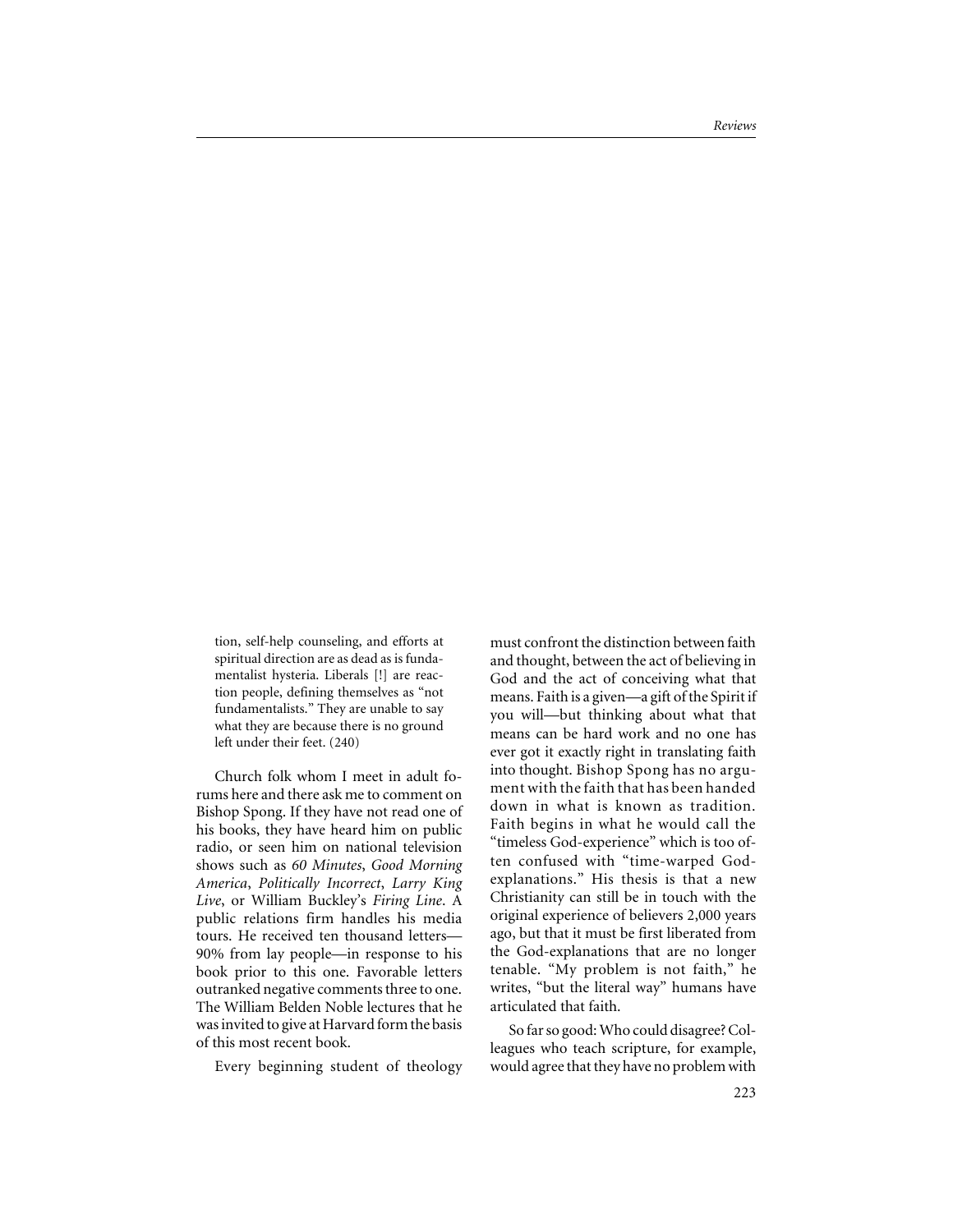the Bible as revelation but they want to disabuse their students of certain ways of interpreting the Bible. The root problem in reading the Bible or saying the creeds or reciting the liturgy is not in the tradition and its language as such. Spong asserts that the root problem can be found in the way Christians still cling to conventional ways of thinking about God and related topics. And so, Spong's proposals are radical in the sense of going to the root. For him the root of the problem is—in a word—theism. He makes no effort to salvage the word theism for Christian thought in the postmodern era. He is convinced that it is hopelessly tied up with premodern conceptions of the world. He thinks that the way in which fundamentalists defend theism is ridiculous and the liberals' revisionist forms of theism make it inaccessible to the speech of ordinary people. We must, he says, liberate and extricate Jesus from a way of thinking about God summed up in the word "theism."

Theism, in Spong's lexicon, implies a worldview in which God is thought to be a wholly transcendent power that controls and predetermines every event exactly as it happens. This definition of God and the world has had a long history, according to Spong, because, until the modern period, it helped people cope with vulnerability, meaninglessness, and death. People could take comfort in theism, Spong believes, because all things somehow have a meaning and value if they are willed by this unseen and all-powerful version of God. But theism is dying and substitutes for coping have arisen: New Age spirituality, gurus of all varieties, diet fads, and so on. Inasmuch as theism was a premodern social construction of reality, a coping device for keeping hysteria under control, it can just as well be deconstructed and a new understanding of God can be proposed. Theism is dying but God is not dying. The thought forms and symbols that served as vessels for faith in the premodern world have died over the course of modernity, and now they just do not work in the postmodern world. That's the point of this book.

It is not hard to see why many thoughtful Christians are reading Spong. The very questions that Spong addresses are troublesome to them. Tillich is a strong influence on his writing, and so this book, as Tillich said of his own work, brings comfort to those who have questions and discomfort to those who question nothing about the tradition. One way for pastors to bring theology to life in their own parishes would be to read this book with the faithful who have questions.

> Lee E. Snook Luther Seminary Saint Paul, Minnesota

#### **CHRISTIAN FAITH AND RELIGIOUS DIVERSITY: MOBILIZATION FOR THE HUMAN FAMILY**, ed. by John B. Cobb, Jr. Minneapolis: Fortress, 2002. Pp. 69. \$6.00 (paper).

John B. Cobb, Jr., the editor, is a process theologian in the areas of interreligious dialogue, ecological theology, and Christian service. He is professor of theology emeritus at Claremont School of Theology.

There are two distinct sections in this book. First, Cobb attempts to describe ways in which Christians can reflect theologically on the subject of religious diversity with minimized negative reaction toward other faiths. This is supported with valuable information for understanding the richness of the religious diversity within which we live. Second, he suggests ways that Christian individuals and congregations can show their hospitality to adherents of other faiths.

After a concise examination of the respective strengths of nine religious groups in the United States, namely, Judaism, Islam, Baha'i, Hinduism, Sikhism, Buddhism, Confucianism, Taoism, and Native American Religions, Cobb concludes that the United States has become increasingly religiously pluralistic. People with unusual faith expressions and commitments that once were viewed as irrelevant, foreign, or exotic have come, and live not only in urban but also rural America. Even now we may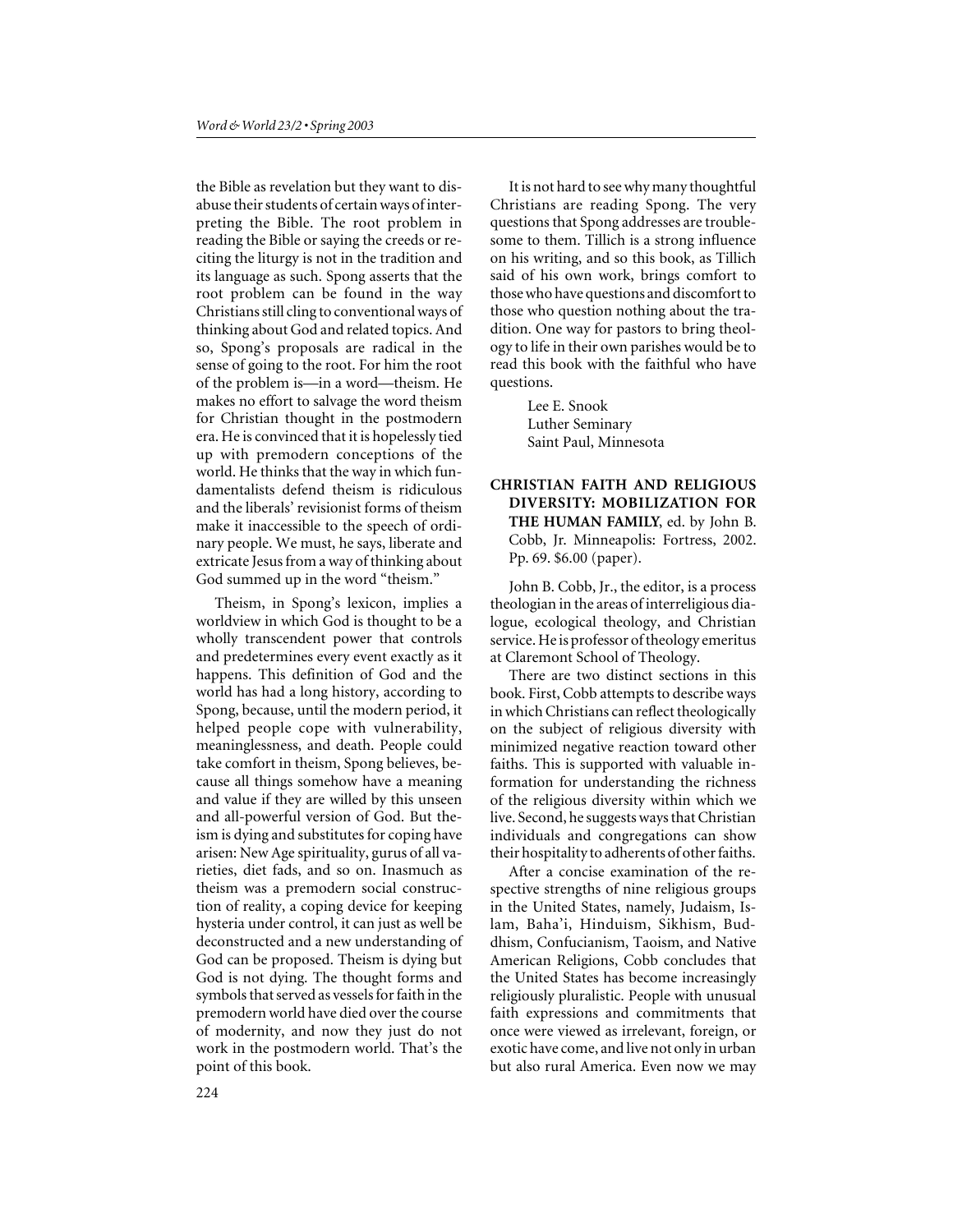find that our neighbors have faiths that are very different from ours, and their children have already become friends with our children. Then he asks how we should respond as individuals and as a religious community to the presence of people with other faith traditions.

Such a response can take many forms. Cobb suggests, however, that we should not approach religious diversity only hoping to learn about other beliefs, customs, and practices, but with the intention of gaining insights and wisdom that can enrich our own lives and religious experience.

What about evangelism? Cobb suggests that we create a climate of dialogue in which there is no manipulation, no effort on anyone's part to convert the others (65). Therefore, his non-confrontational interreligious dialogue is for qualitative mutual enrichment and his basic missional position is not oriented toward conversion.

Lastly, he tackles a critical issue, interfaith marriage, which has not been adequately addressed. How are we supposed to respond when one of our Christian friends seeks our advice about marriage to a person of a different faith? Cobb suggests the following four possible choices with regard to the expression of the couple's religious beliefs (67):

- 1 They can agree to be nonreligious;
- 2. One spouse can convert;
- 3. They can celebrate everything and leave the choice to the children at a later date;
- 4. They can forge an understanding that binds their religions together while continuing to celebrate both traditions in their distinctiveness.

Cobb concludes that the fourth option is the most viable one, because both spouses will feel spiritually whole and raise spiritually whole children together.

My initial impression of Cobb's approach to religious diversity is that of its openness and respect. He intends to learn from other faith traditions and hopes to build relationship with them while maintaining distinct individual religious convictions. This short book of sixty-nine pages really reveals a lot about his position of being a Christocentric pluralist. It is obvious that he stands on his Christian faith commitment while pursuing interreligious mutual understanding.

I find that his discussion on interfaith marriage is most valuable and applicable. It is not only relevant but also significant. Because of the nature of the pluralistic society in which we live, we should reflect on this issue and be ready to respond when this challenge emerges in our congregations or even in our families, regardless of the position that we incline to take.

> Alan L. Chan Chinese Lutheran Church San Francisco, California

#### **DOING JUSTICE: CONGREGATIONS AND COMMUNITY ORGANIZING**, by Dennis A. Jacobsen. Minneapolis: Fortress, 2001. Pp. 140. \$14.00 (paper).

Community organizing as a ministry strategy, particularly in an urban context, achieved its greatest popularity during the Civil Rights movement of the 1960s and 1970s. Seminaries often included courses in community organizing in the conviction that such training would better prepare future pastors to help congregations address the issues that they faced in such turbulent times. Since those days the appeal of community organizing as a resource for effective ministry has waned, but it has not entirely disappeared.

In fact, Dennis Jacobsen, pastor of Incarnation Lutheran Church in Milwaukee, Wisconsin, has pointed to congregationbased community organizing as an "emerging phenomenon," one that builds off the legacy of the earlier movement while placing more emphasis on the congregation than on the individual community organizer. Jacobsen's vantage point is that of the director of the fastest growing network of four congregation-based community or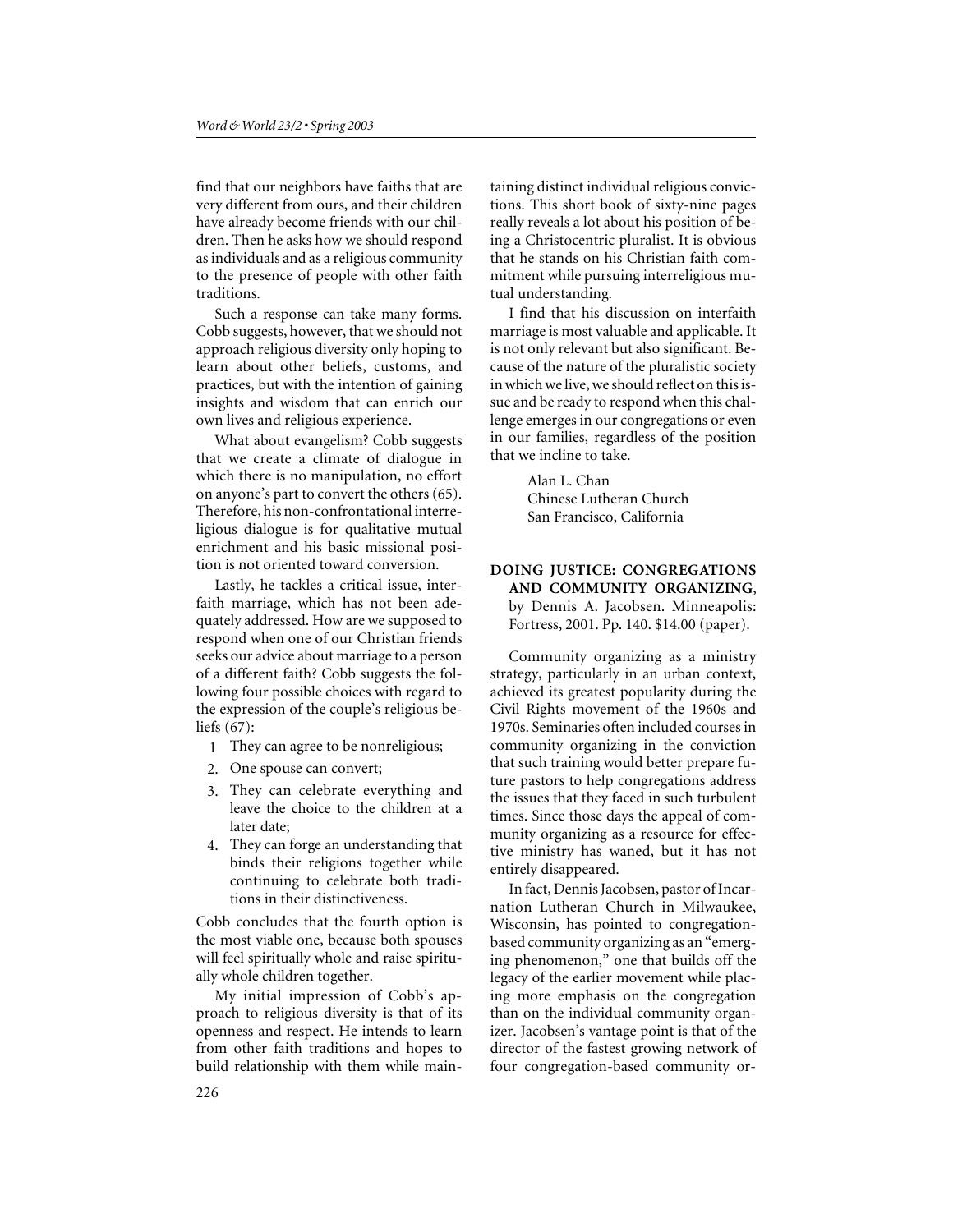ganizations in the United States—the Gamaliel Foundation.

This new phenomenon is indebted to two central figures of the earlier movement: Saul Alinsky and the Rev. Dr. Martin Luther King, Jr.

Congregation-based community organizing joins the values and principles of Dr. King to the methodology of Saul Alinsky. Here we have a creative, often uneasy tension between faithfulness and effectiveness, morality and expediency, conscience and compromise, the prophetic and the practical, the world as it should be and the world as it is...it is within this tension that a creative and intriguing experiment is under way in scores of cities throughout the United States. (24)

The importance of such work is grounded in the conviction that the primary place for the witness of the church is in the public arena rather than within the sanctuary. The mission of the church is the same mission that Jesus had—to proclaim the kingdom of God, the world as it should be, in opposition the many kingdoms of the world, the world as it is. God is encountered and followed by engaging in ministry with and on behalf of those who suffer in the world. Hence, the need for the church to enter the "this worldliness" of public life, and the importance of congregation-based community organizing as the vehicle for entering that public space, is established.

Having made the claim for the need and importance of congregation-based community organizing in the first third of the book, Jacobsen concentrates in the middle third (chapters 5-8) on identifying and describing what gives such activity its unique character: its understanding of power, selfinterest, one-on-ones, and agitation. Power in itself is neutral, but is to be used by the church to create social change on behalf of the oppressed through its effective application in the public arena. The source of power is God and it is best exemplified in Jesus' activity with his emphasis on "healing, humility, shared wealth, and nonviolence" (47).

Self-interest is understood as a relational reality in contrast to both selfishness and selflessness. Attending to self-interest becomes a process of self-discovery and selfbecoming through which congregationbased community organizing "creates a community of people who share common self-interests and who are deepened in their self-discovery through liberation struggles" (58).

Because organizing is more authentically about the building of relationships than about the attention to issues, the oneon-one interview is the fundamental way in which organizing and community building take place. Agitation as a technique for drawing out the best in people is valid only in the context of an established relationship. Then the struggle, tension, risk, and even pain that accompany the willingness to agitate people can be seen as an acceptable cost of giving birth to new life.

The last third of the book (chapters 9-12) attends to the implications of using the methods and commitments entailed in congregation-based community organizing to motivate and guide the activity of congregations. Of particular value here is the emphasis on the creation of community, and the recognition that such difficult activity in the face of the "abusive power, consuming greed, relentless violence, and narcissistic pride" (1) that characterize the world as it is depends on a spirituality that can nourish the inner contemplative life for sustaining ministry over time.

Compared with some of the harshness and even abusive behavior sometimes associated with the methods of community organizing, Jacobsen describes a less strident reality, one more sensitive to the humanness that is a part of all activity. He is no less concerned about the need for action on the part of congregations, however, to seek justice and proclaim the kingdom of God's presence in the world. At the same time there remains a perhaps too rigid dualistic view of the world in which the described contrast between the world as it is and the world as it should be, with which Jacobsen

228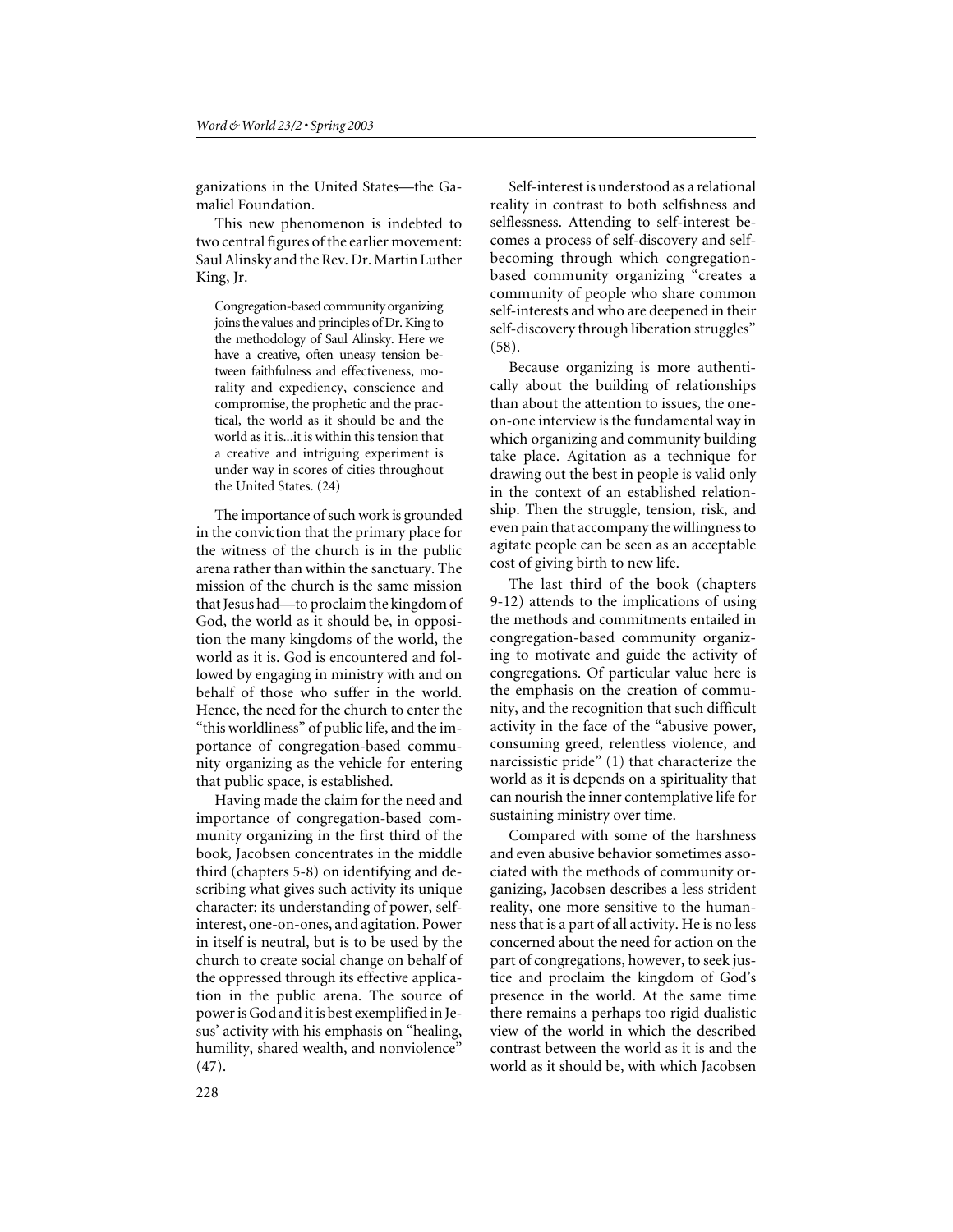begins his book, has the effect of negating the doctrine of a good creation in spite of his later efforts to see the work of congregation-based community organizing as part of the co-creative work of God.

At a time when a congregation's role in the public arena appears to have become quite unclear, Jacobsen's challenge for such engagement is a welcome one. The specific emphasis on congregation-based community organizing is equally welcome. As it "seeks to restore the human face freed of the masks imposed by racism and classism, freed of the masks worn to survive the streets of urban America, freed of the masks of victimization and self-depreciation" (102-103), to the extent that it is able to contribute to such results, it is not only congregations that will benefit but the whole fabric of the society.

> Randy A. Nelson Luther Seminary St. Paul, Minnesota

### **MOVING BEYOND CHURCH GROWTH: AN ALTERNATIVE VISION FOR CONGREGATIONS**, by Mark A. Olson. Minneapolis: Fortress, 2002. Pp. 156. \$15.00 (paper).

One of the central critiques made of the church and its praxis by modernism is that it is irrelevant: in its preaching, music, liturgy, and programming. Accordingly, modernism says that what the church centers around—the word and sacrament—no longer is dynamic enough fully to convey Christ to and for us. The result of such critique is that many congregations have sought to be "all things to all people" (1 Cor 9:22) through worship and other programming driven by and designed for the common hurts and needs of the people who would attend such gatherings.

The question is: Does it work? Mark Olson replies: No! "Church growth places the hurts and hopes of humankind at the center of the church's life. Such an audacious

move pushes God toward the edge" (21). A few examples of how this occurs are instructive. For Martin Luther, justification by faith is the doctrine upon which the church stands or falls; in contrast, "the modern church exists as a tool for individual faith development, using the social sciences as its foundation" (21). When preachers proclaim the gospel they say, "Jesus died and was raised from death for you"; when proponents of the modernist church growth proposal mount the pulpit, they may preach, "Five steps towards getting your prayers answered." For, "the modern church must proclaim a message that is certain, objective, beyond influence, and optimistic" (21). In many ways, church growth has rewritten a common old hymn: "They Will Know We Are Christians by our *Curvatus In Se*."

Throughout the remainder of the book, Olson seeks to cast a *vision* "[which] focuses primarily on the congregation and parish pastors and what can assist these communities of faith to live into a post-churchgrowth vision" (4).

Chapter three discusses the merits of utilizing a "Faith Audit," that rather than statistical reports might best represent the faithfulness of the ministry in a congregational context. "The primary task of the church involves proclaiming God's Word, not focusing on the results" (45). When we focus on results, which statistical reports do, "such self-preoccupation refocuses the vision away from God, leading to discouragement and despair" (45).

The next chapter, "Deprogramming the Church," is an important one for evangelism committees to reflect on. "The temptation is for the church to aggressively pursue what has been lost, recapture it, and force it to return" (52). Instead of prowling around for the "lost," Olson calls the church to consider that its mission instead is this: "to be an actively waiting and praying people whose identity is rooted in God's story of redemption through Jesus Christ" (53).

The fifth chapter, "Reclaiming the Sabbath: One Text at a Time," is a fictitious nar